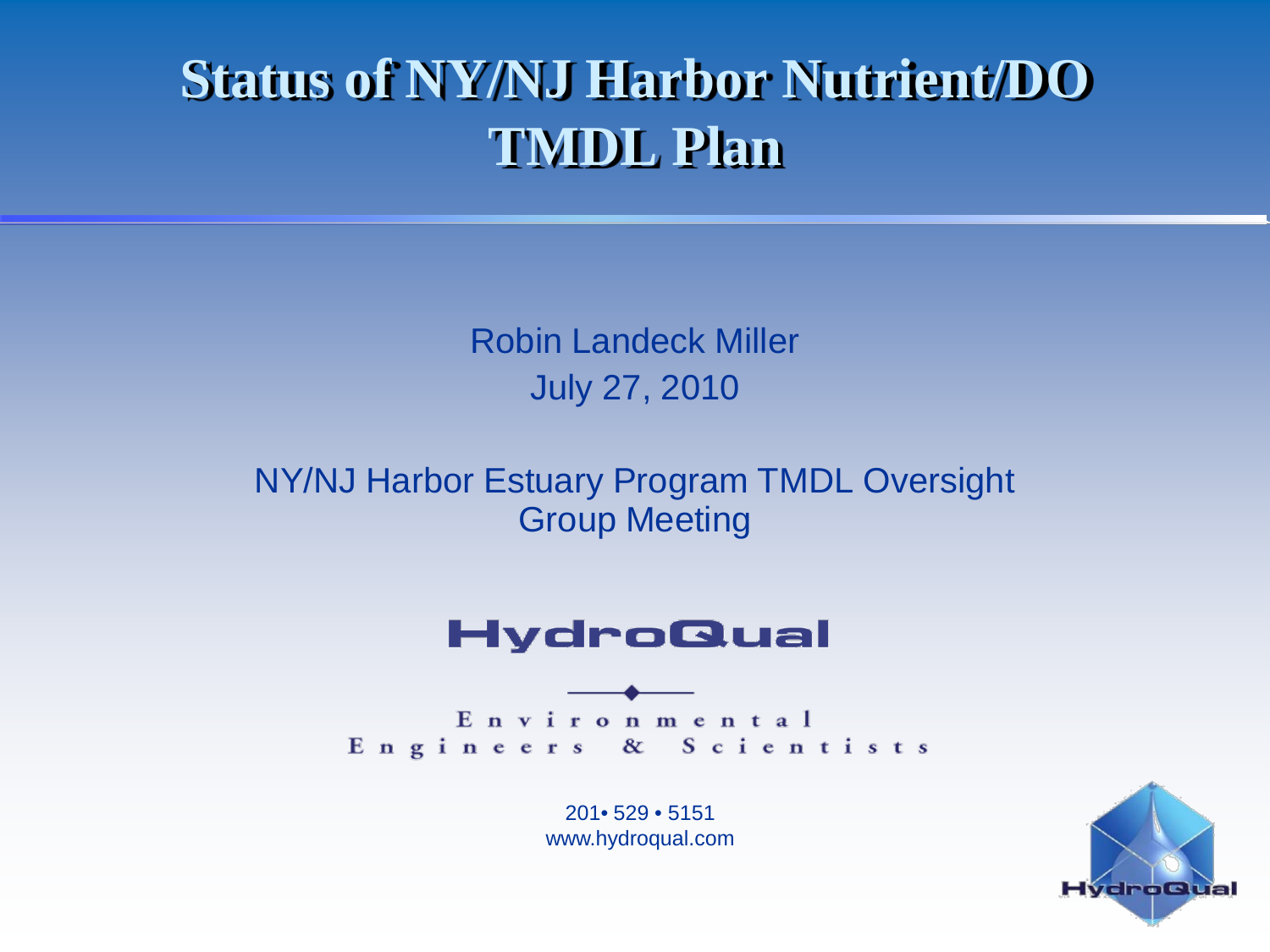### **TMDL Plan Overview**

- A plan for nitrogen and carbon reductions has been developed which meets the NY SA/SB/SC "best science" standard for dissolved oxygen in all marine waters throughout the NY/NJ Harbor for at least some portion of the year.
- For those times/locations where attainment is incomplete, other endpoints have been identified.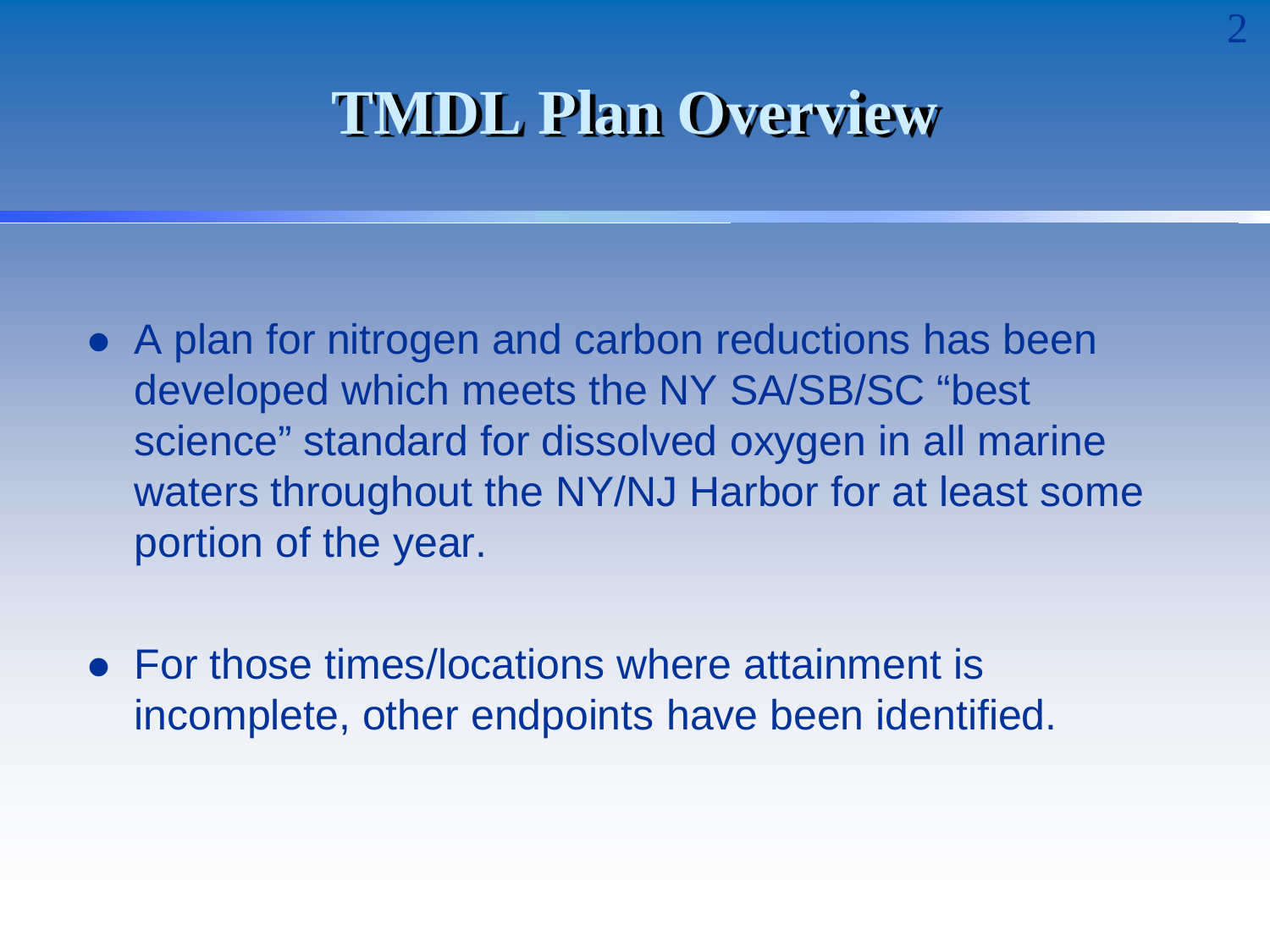## **TMDL Plan Results**

- Tabulations have been prepared for attainment of all State and federal DO standards in all waters for each grid cell (previously distributed).
- Results presented here are focused on the NY SA/SB/SC "best science" standard.
- Results include tracking of standards attainment and living marine resource metrics "mortality volume days" and "biomass reduction volume days".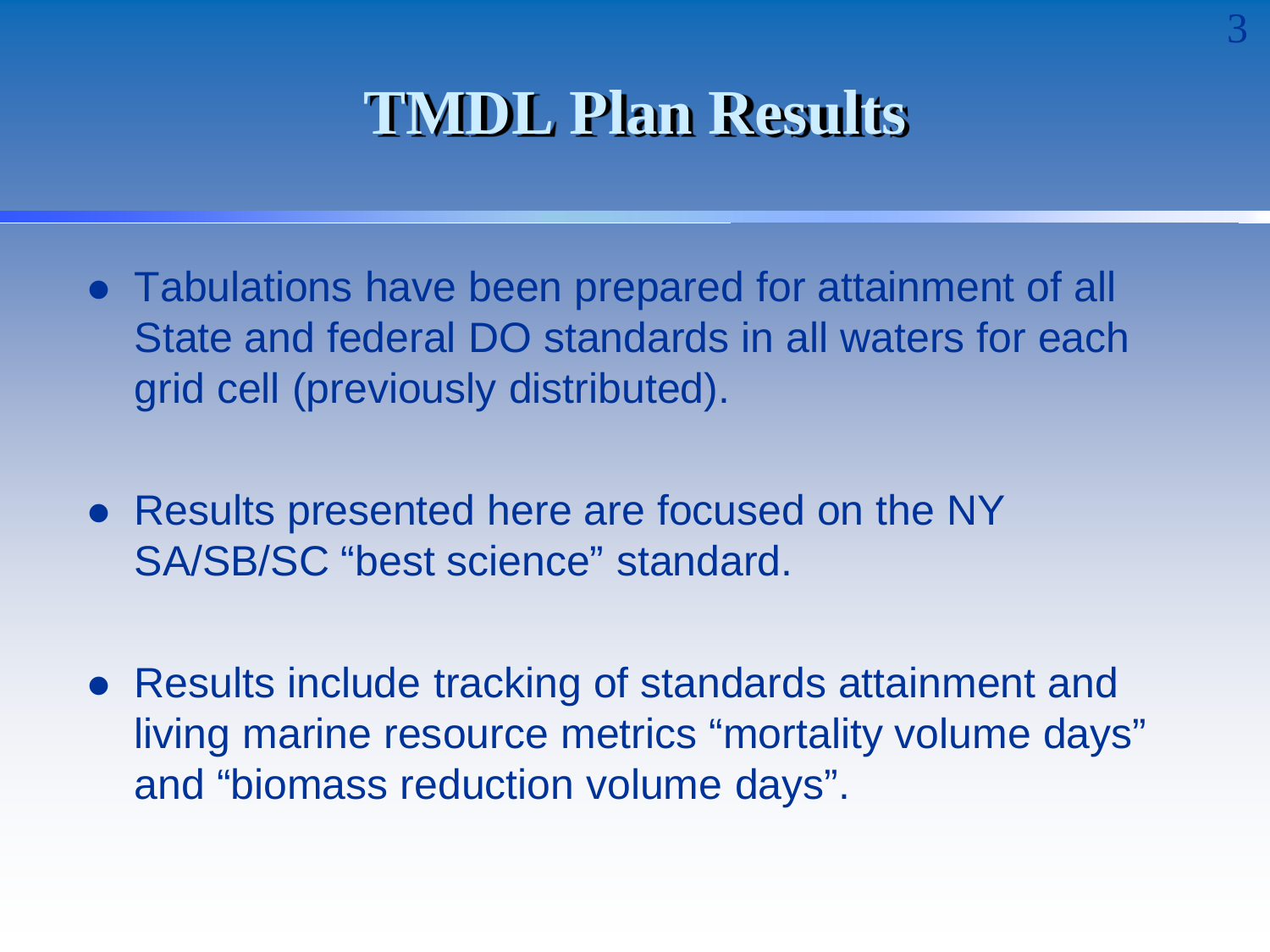# **Summary of TMDL Plan Results I**

| <b>Sub-Region</b>                    | <b>Attains</b>                    | <b>Attains</b>                                   | <b>Attains Other</b>                                                     |
|--------------------------------------|-----------------------------------|--------------------------------------------------|--------------------------------------------------------------------------|
|                                      | <b>Current</b><br><b>Standard</b> | <b>SA/SB/SC</b><br><b>NY Standard</b>            | all times/locations                                                      |
| <b>Hackensack</b><br>SE <sub>1</sub> | no                                | > 350 days                                       | 24-hr avg $> 2.5$<br>mg/L juvenile and<br>adult survival<br>$> 0.6$ mg/L |
| <b>Hackensack</b><br>SE <sub>2</sub> | no                                | >288 days<br>mp11.4 - 3.8<br>yes mp 3.8 -<br>0.6 | 24-hr $avg > 0.4$<br>mg/L<br>$> 0.3$ mg/L                                |
| <b>Hackensack</b><br>SE <sub>3</sub> | <b>Ves</b>                        | yes                                              |                                                                          |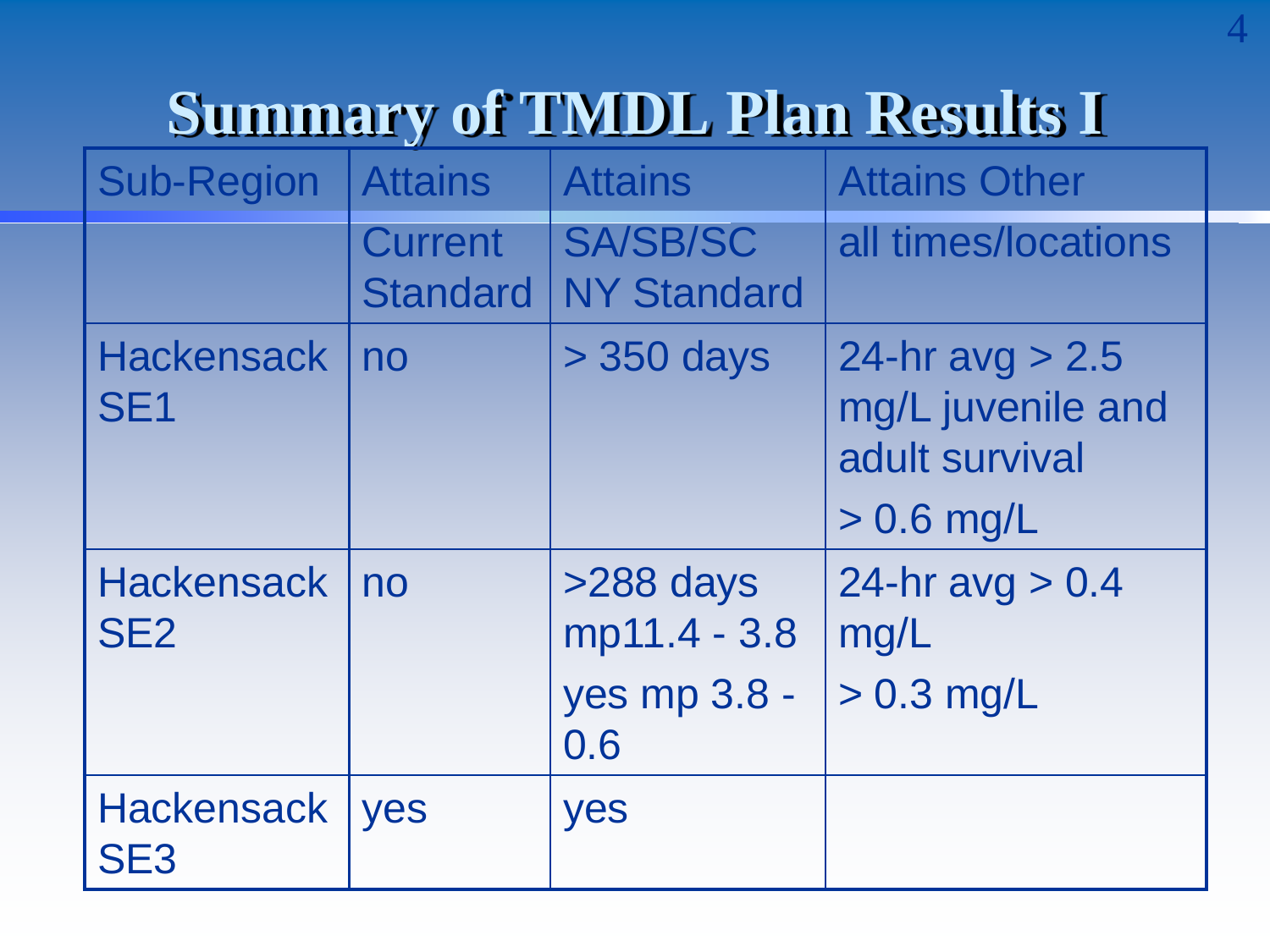## **Summary of TMDL Plan Results II**

| <b>Sub-Region</b>                                | <b>Attains</b>                    | <b>Attains</b>                                  | <b>Attains Other</b>                                                |
|--------------------------------------------------|-----------------------------------|-------------------------------------------------|---------------------------------------------------------------------|
|                                                  | <b>Current</b><br><b>Standard</b> | <b>SA/SB/SC</b><br><b>NY</b><br><b>Standard</b> | all<br>times/locations                                              |
| <b>Passaic FW2-</b><br>NT/SE2                    | yes                               | yes                                             |                                                                     |
| Passaic/<br><b>Newark Bay</b><br>SE <sub>3</sub> | yes                               | $>337$ days<br>3 cells<br>yes for<br>others     | 24 hr avg > 2.9<br>mg/L juvenile &<br>adult survival<br>$>2.4$ mg/L |
| <b>Raritan FW2-NT</b>                            | yes                               | yes                                             |                                                                     |
| <b>Raritan River</b><br><b>SE1</b>               | no                                | yes-omit 3<br>cells $< 0.2$<br>days             | 3<24 hr avg<4.8<br>larval recruitment<br>$>1.5$ mg/L                |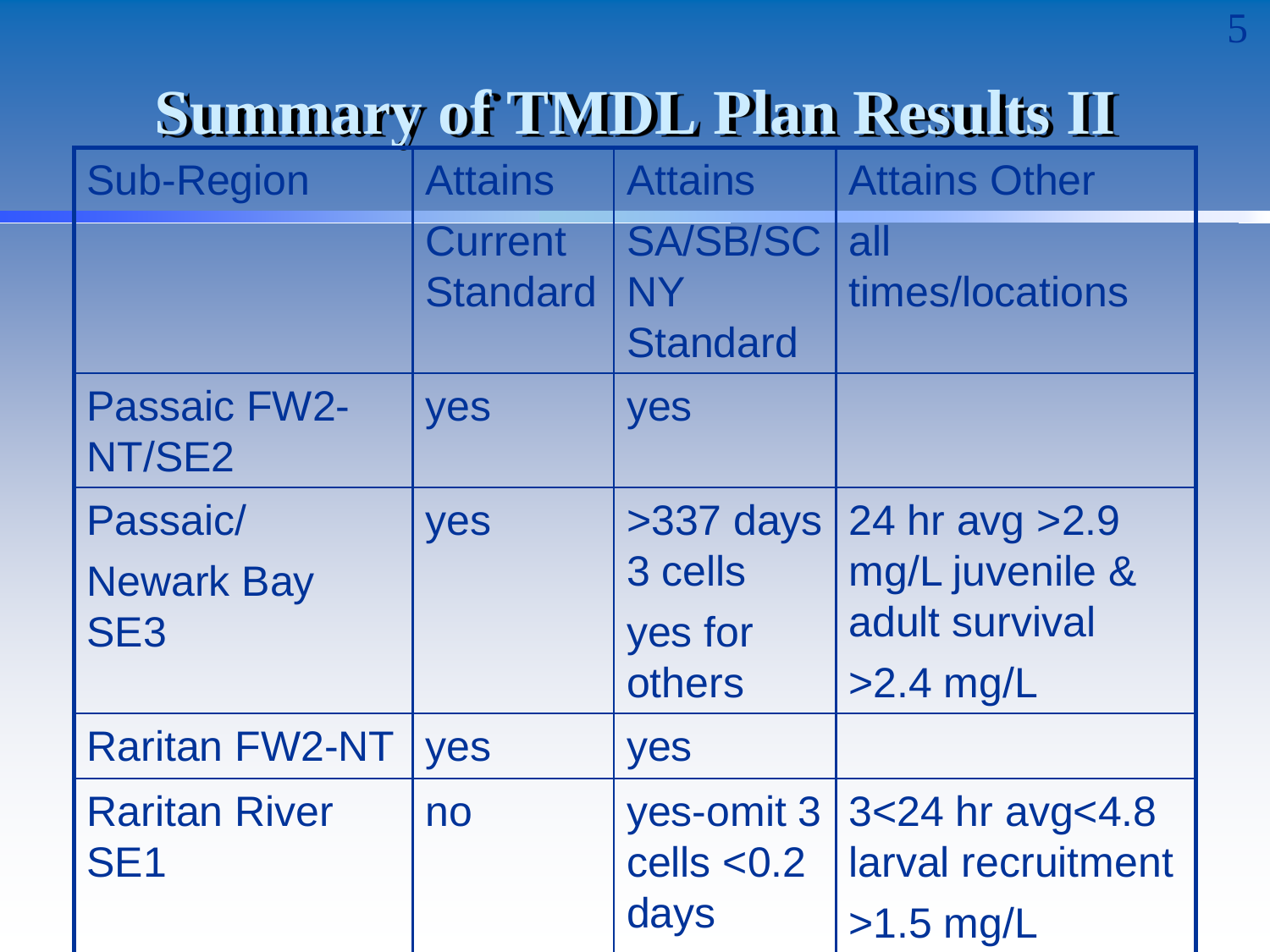## **Summary of TMDL Plan Results - III**

| Sub-<br><b>Region</b>            | <b>Attains</b><br>Current<br><b>Standards</b> | <b>Attains</b><br><b>SA/SB/SC NY</b><br><b>Standard</b> | <b>Attains Other</b><br>all times/locations                        |
|----------------------------------|-----------------------------------------------|---------------------------------------------------------|--------------------------------------------------------------------|
| <b>Raritan</b><br><b>Bay SE1</b> | no                                            | $>342$ days $(24)$<br>cells)<br>yes (34 cells)          | 24 hr avg $>2.7$ mg/L<br>juvenile & adult survival<br>$> 0.6$ mg/L |
| <b>Raritan</b><br>Bay I          | no                                            | yes                                                     |                                                                    |
| <b>Raritan</b><br><b>Bay SA</b>  | yes<br>(almost)                               | yes (omit 2)<br>cells $< 0.5$<br>days)                  | 3.0<24 hr avg<4.8 mg/L<br>larval recruitment<br>$> 2.5$ mg/L       |
| <b>Raritan</b><br><b>Bay SB</b>  | yes                                           | yes                                                     |                                                                    |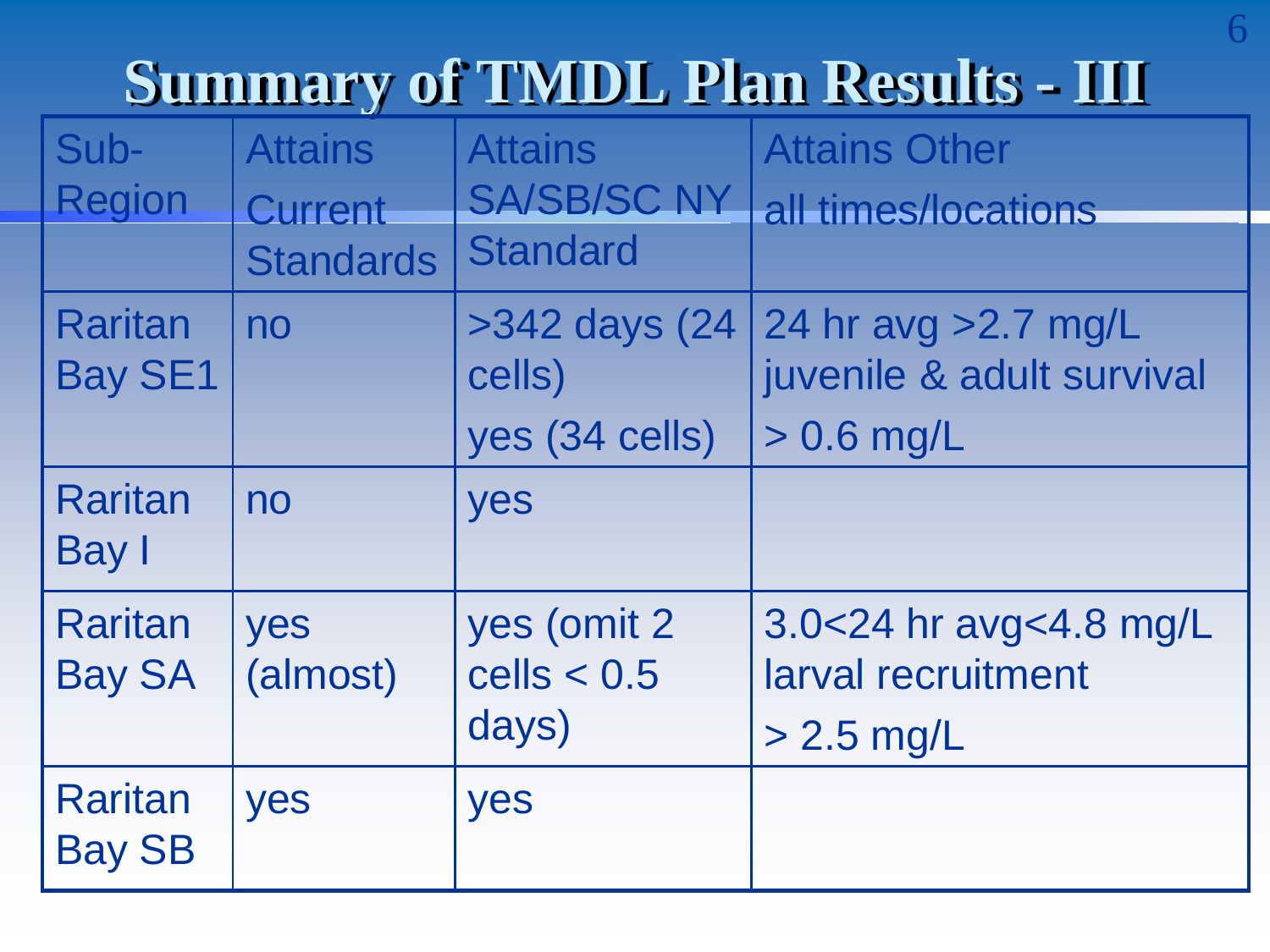## **Summary of TMDL Plan Results - IV**

| Sub-<br><b>Region</b>               | <b>Attains</b><br><b>Current</b><br><b>Standards</b> | <b>Attains</b><br><b>SA/SB/SC</b><br><b>NY Standard</b> | <b>Attains Other</b><br>all times/locations            |
|-------------------------------------|------------------------------------------------------|---------------------------------------------------------|--------------------------------------------------------|
| <b>Kill van</b><br>Kull             | yes                                                  | yes                                                     |                                                        |
| <b>Arthur Kill</b><br><b>SD/SE3</b> | no                                                   | $>345$ days<br>$mp 15 - 8.3$<br>yes mp 8.3 to<br>4.1    | 24-hr avg $>2$<br>>1.6                                 |
| <b>Arthur Kill</b><br>I/SE2         | no                                                   | yes (omit 2)<br>cells, $<$ 1 day)                       | 3.0<24 hr avg<4.8<br>larval recruitment<br>$>2.3$ mg/L |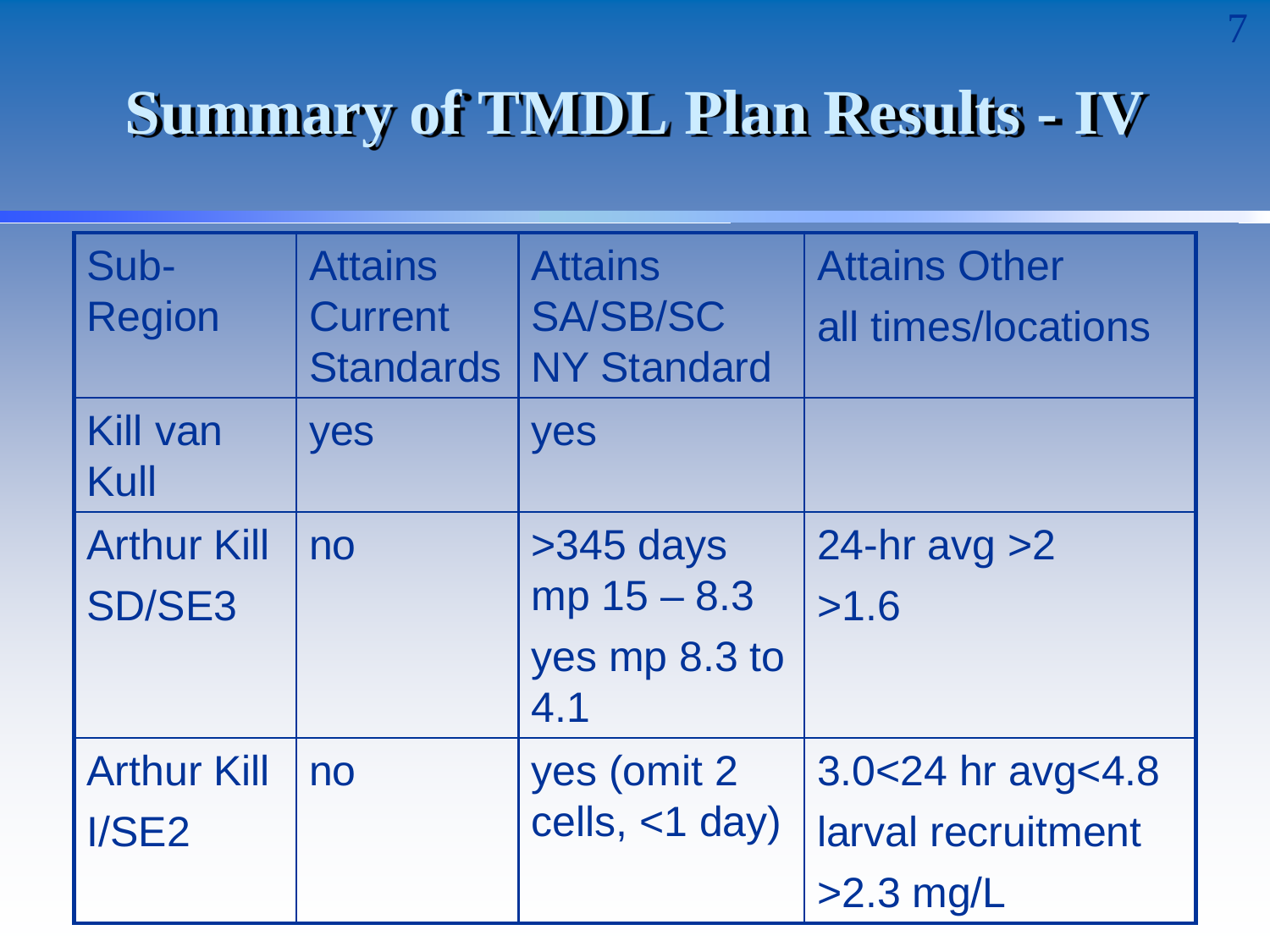## **Summary of TMDL Plan Results - V**

| <b>Sub-Region</b>                   | <b>Attains</b>                     | <b>Attains</b>                        | <b>Attains Other</b>                                            |
|-------------------------------------|------------------------------------|---------------------------------------|-----------------------------------------------------------------|
|                                     | <b>Current</b><br><b>Standards</b> | <b>SA/SB/SC NY</b><br><b>Standard</b> | all<br>times/locations                                          |
| <b>Hudson SE1</b>                   | yes                                | yes                                   |                                                                 |
| <b>Hudson SB</b>                    | yes                                | yes                                   |                                                                 |
| <b>Hudson SE2</b>                   | yes                                | yes                                   |                                                                 |
| Hudson I                            | yes                                | yes                                   |                                                                 |
| <b>Upper Bay</b><br>SE <sub>2</sub> | yes<br>(almost)                    | 330 days 1 cell<br>yes all others     | 24 hr avg>3.6<br>mg/L juvenile<br>adult survival<br>$>3.2$ mg/L |
| <b>Upper Bay I</b>                  | yes                                | yes                                   |                                                                 |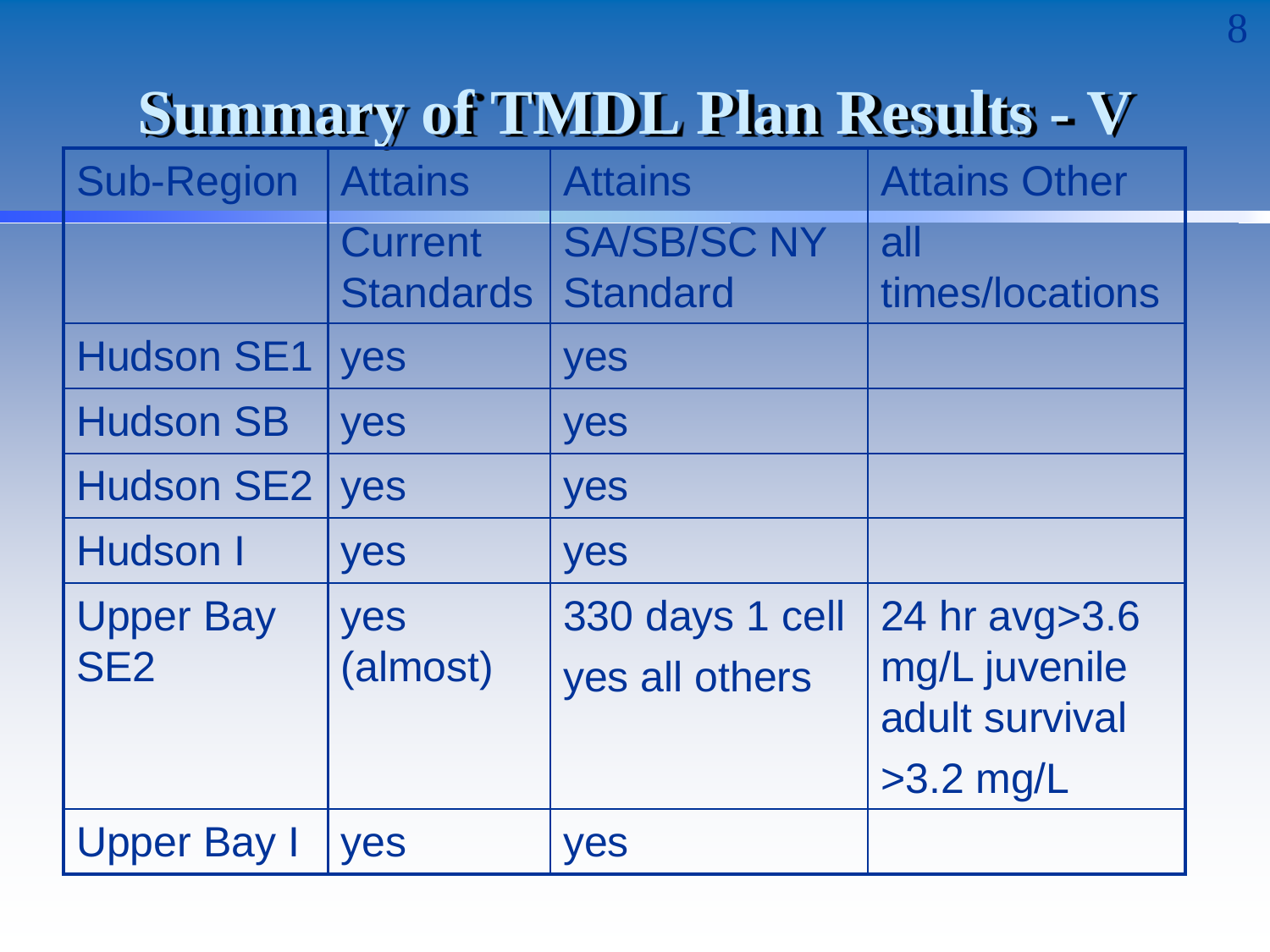

Revised Sub-regional Plans (Step 5, 2/15/2010 memo), 1988 Hydrodynamic Conditions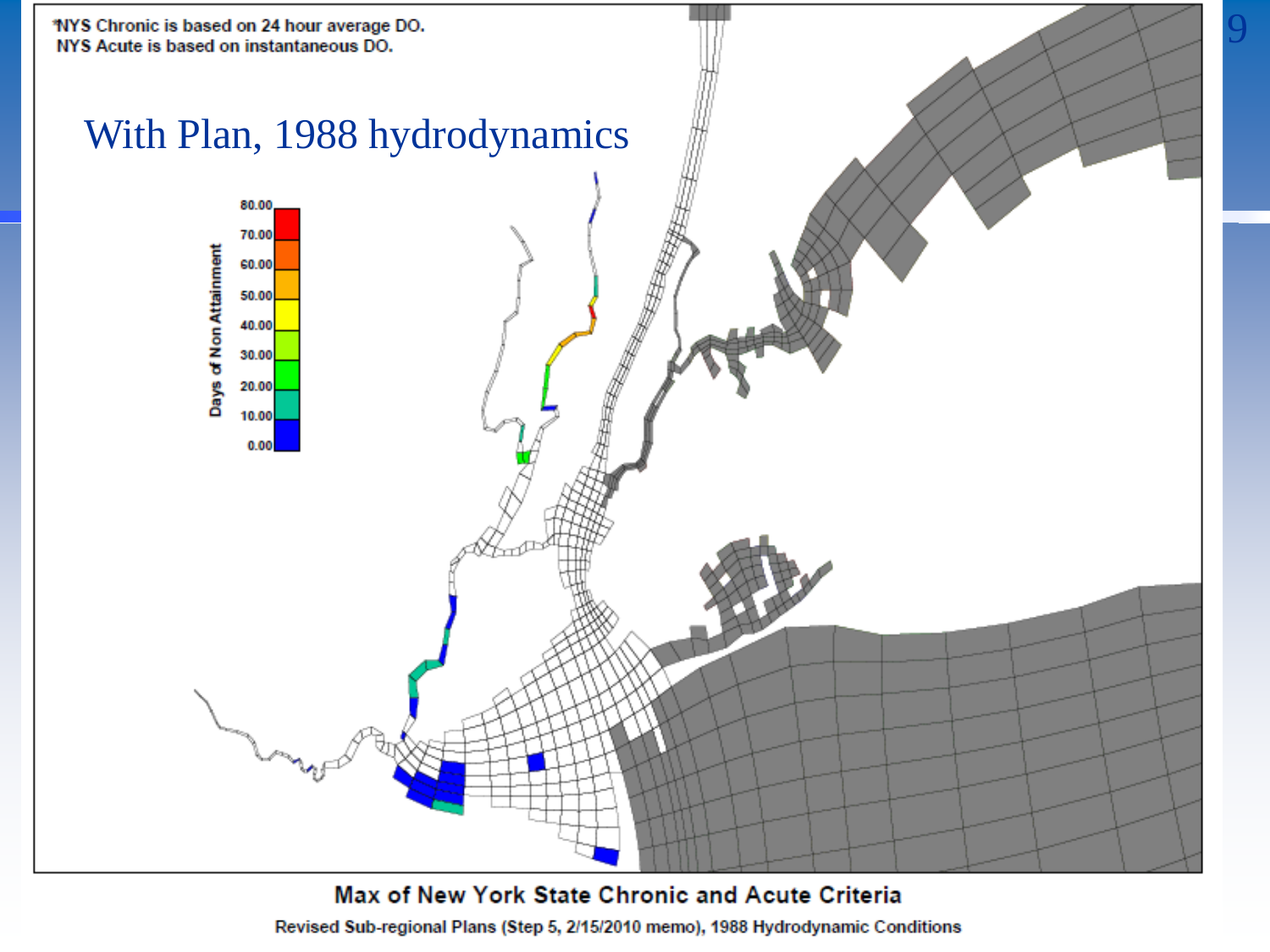

Revised Sub-regional Plans (Step 5, 2/15/2010 memo), 1989 Hydrodynamic Conditions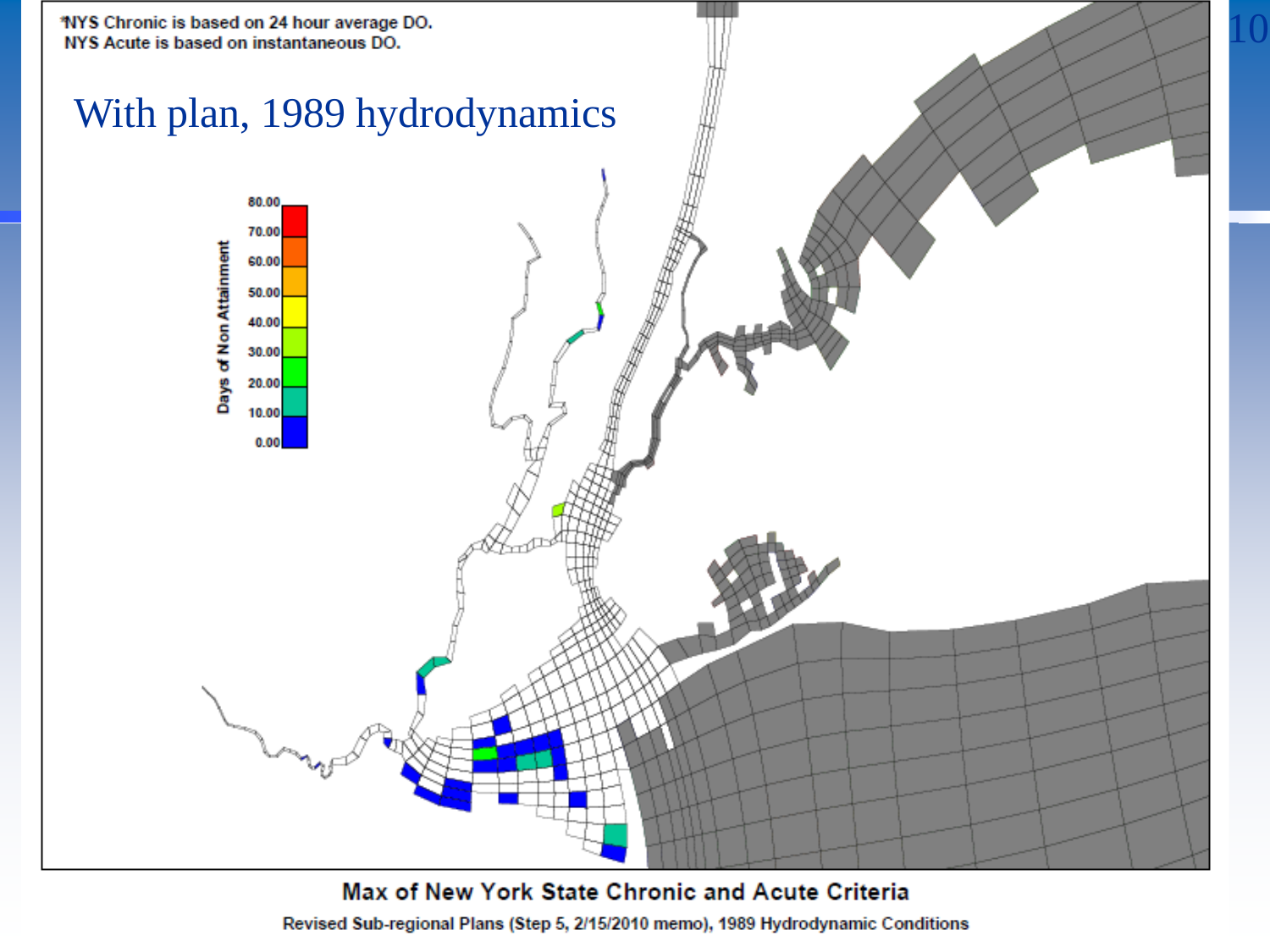

NWG Baseline, 1988 Hydrodynamic Conditions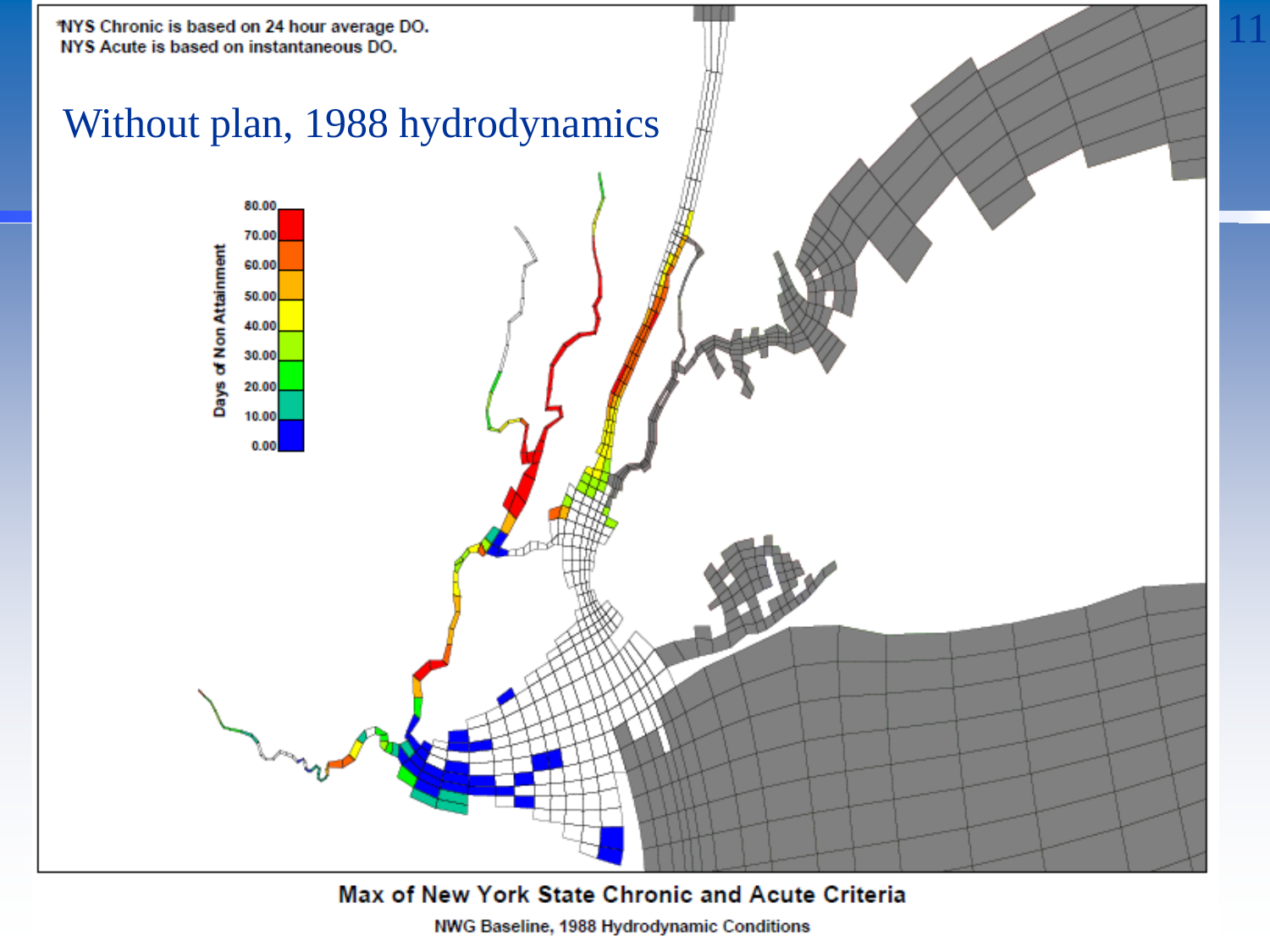

NWG Baseline, 1989 Hydrodynamic Conditions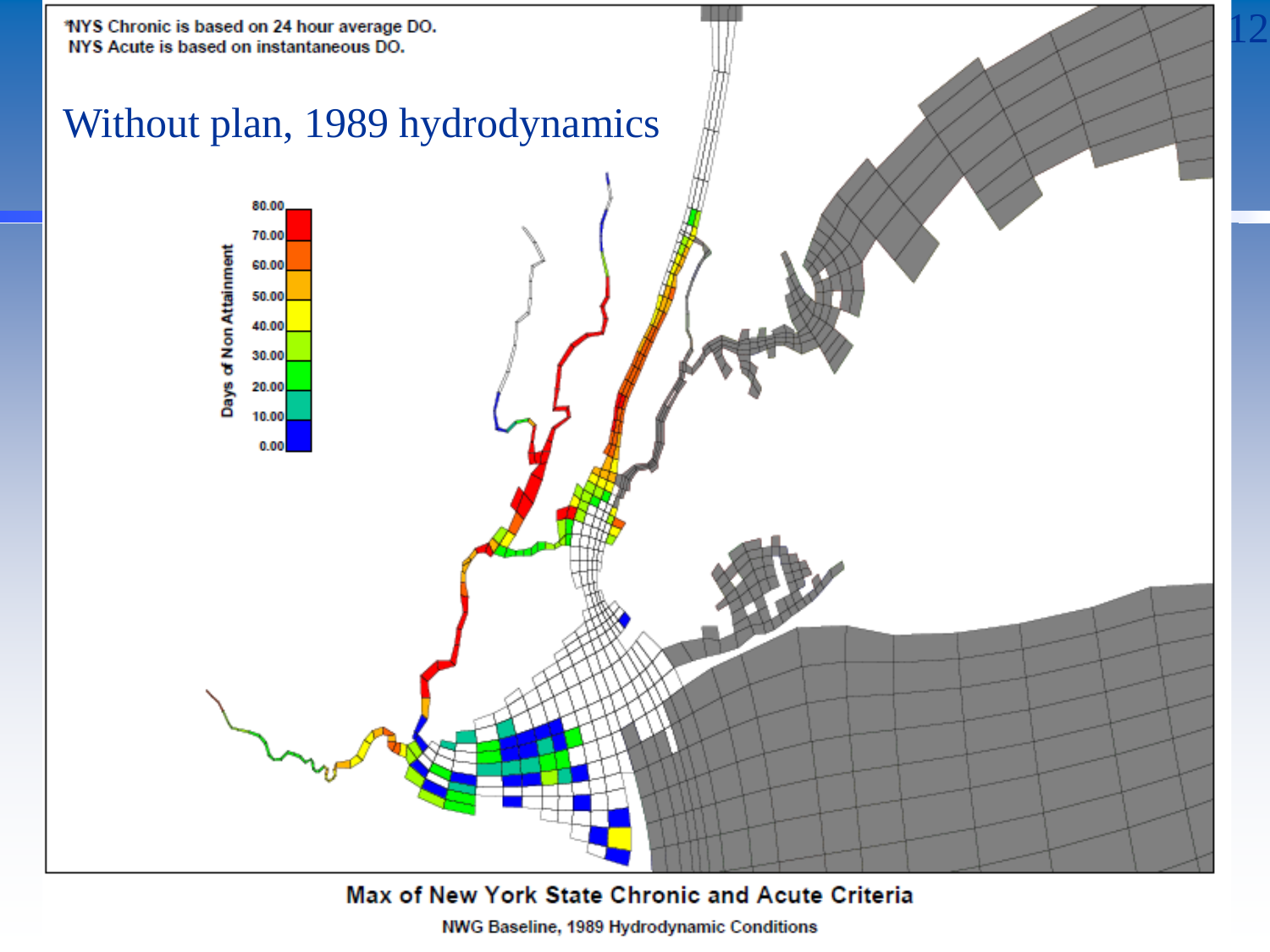

Arthur Kill Total Volume Weighted Days of Non-Attainment<br>Current Dissolved Oxygen Standards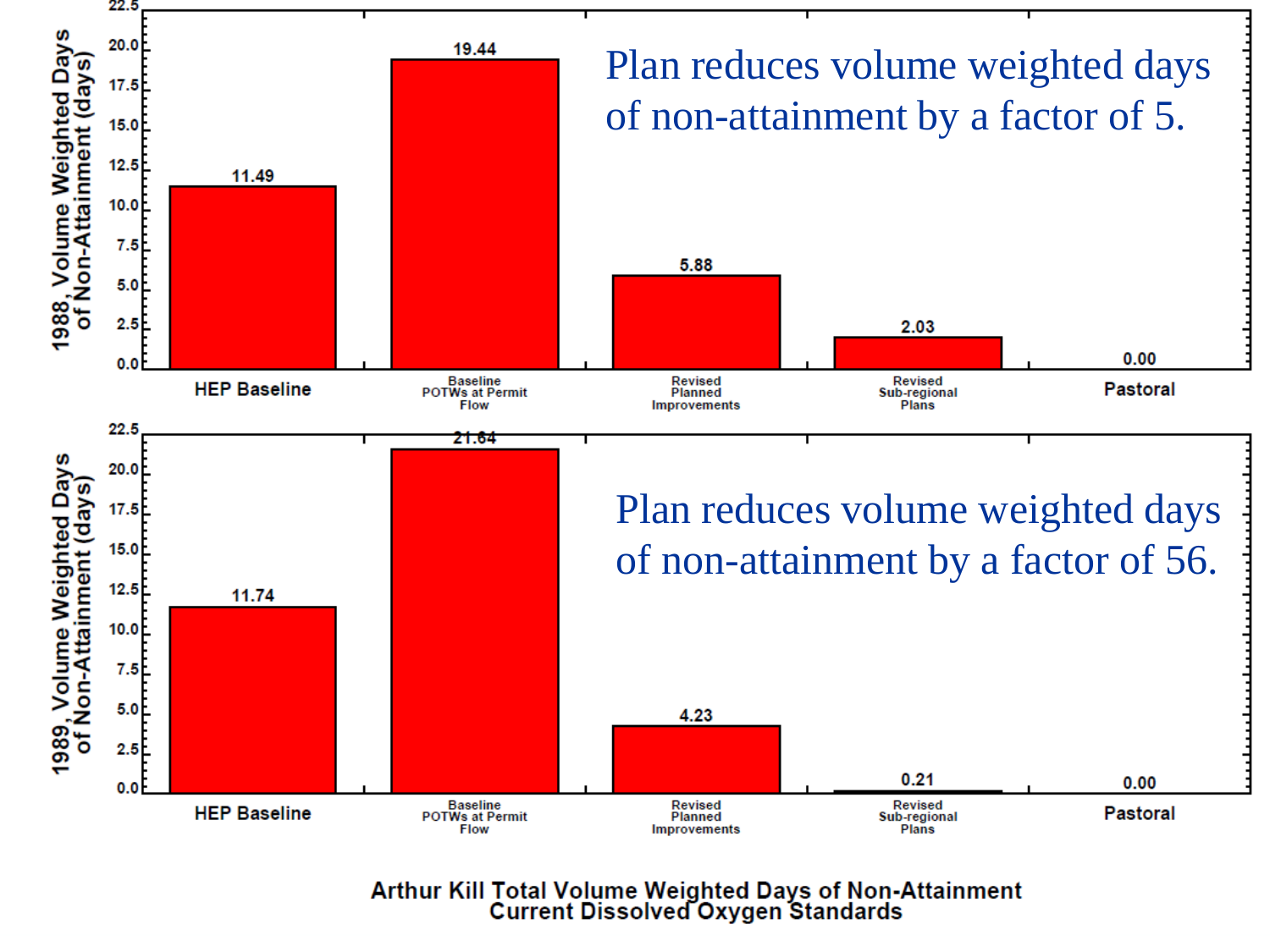### **Living Marine Resource Based Metrics**

14

- Long Island Sound Living Marine Resources Workgroup developed percentages of mortality and biomass abundance reduction for several DO intervals based on site specific data.
- These percentages have been applied to Harbor plan results to assess expected plan improvements to living marine resources. Arthur Kill example shown here. Report includes others.
- Similar Harbor percentages may be developed in the future by HEP.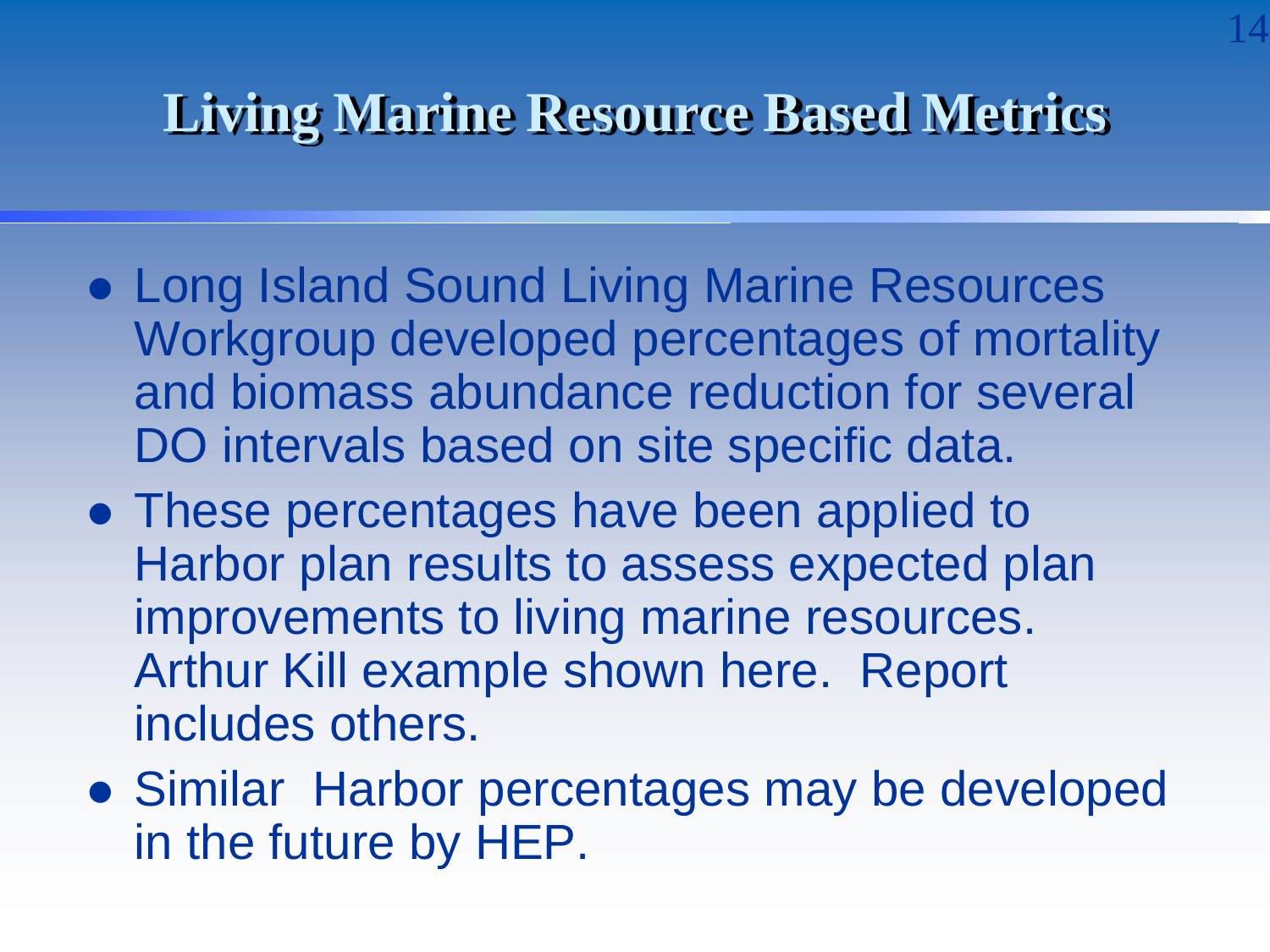### **Living Marine Resource Based Metrics**

| DO Interval (mg/L) | <b>Mortality</b> | <b>Biomass Reduced</b> |
|--------------------|------------------|------------------------|
| $0 - 0.5$          | 100%             | 100%                   |
| $0.5 - 1$          | 100%             | 96%                    |
| $1 - 1.5$          | 100%             | 87%                    |
| $1.5 - 2$          | 98.5%            | 73.5%                  |
| $2 - 2.5$          | 88.5%            | 53%                    |
| $2.5 - 3$          | 70%              | 30%                    |
| $3 - 3.5$          | 50%              | 11.5%                  |
| $3.5 - 4$          | 35%              | 2%                     |
| $4 - 4.5$          | 23.5%            | none                   |
| $4.5 - 5$          | 8.5%             | none                   |
| > 5                | none             | none                   |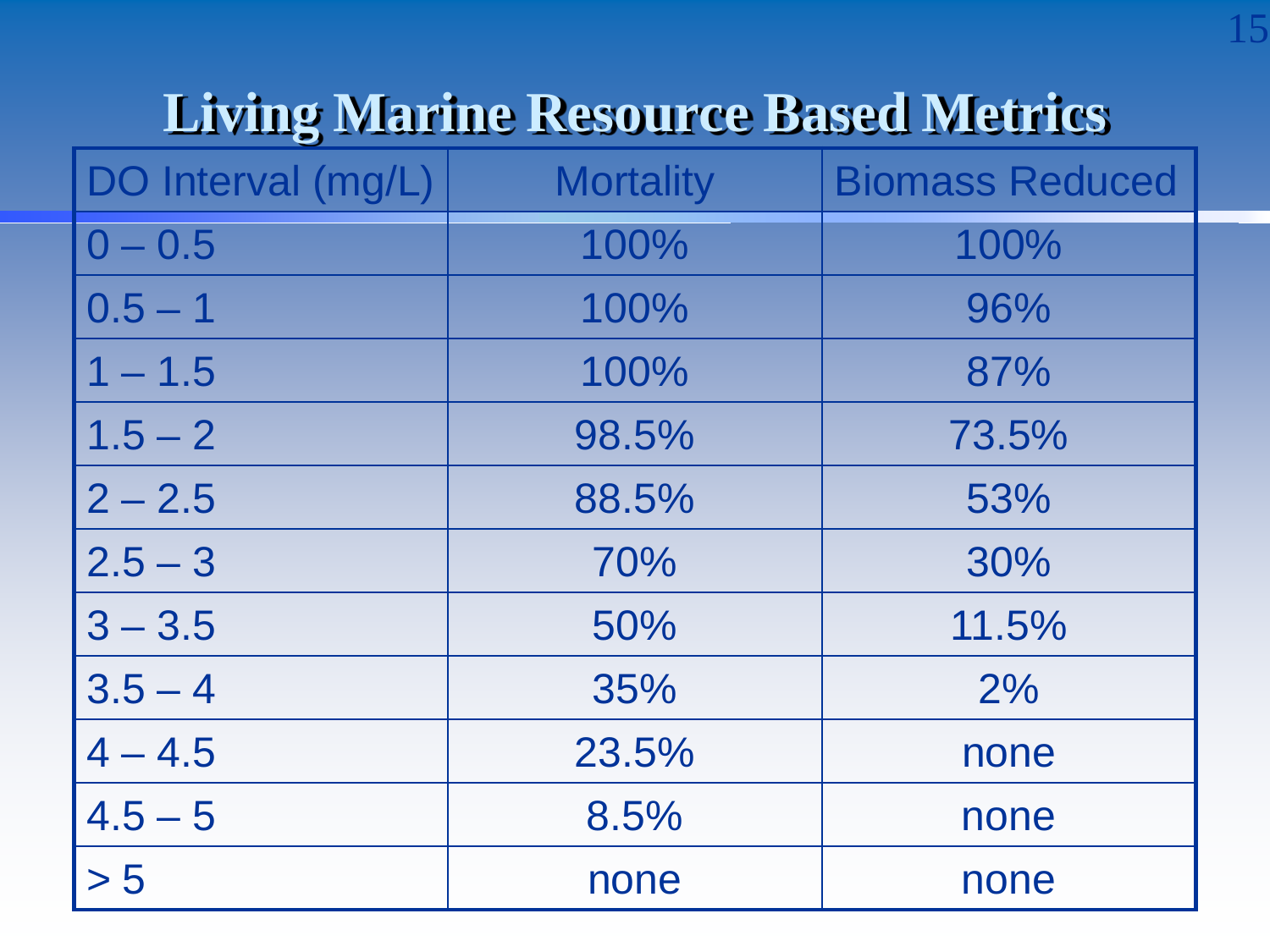

**Arthur Kill Total DO Volume Days - Survival**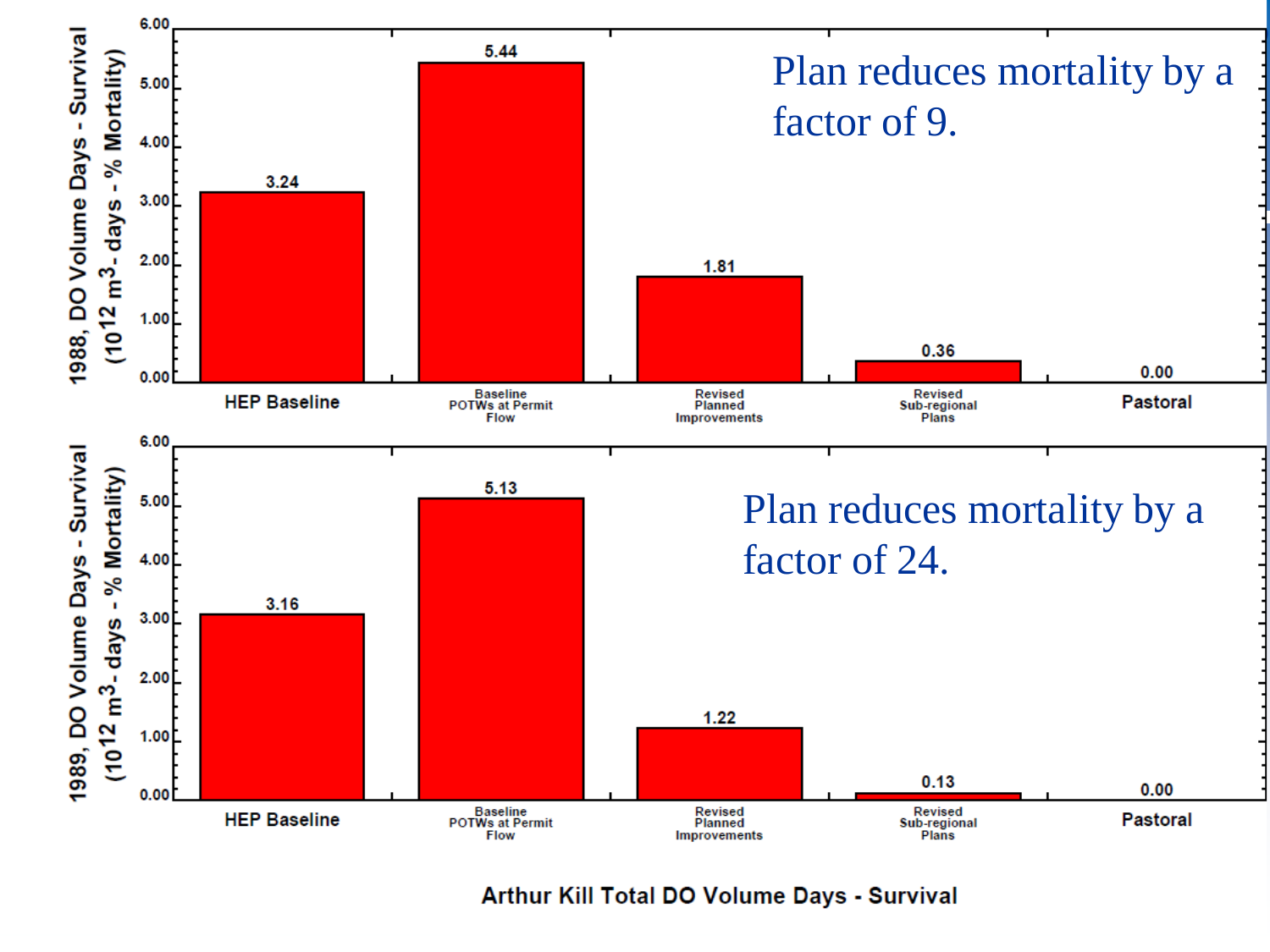

**Arthur Kill Total DO Volume Days - Biomass**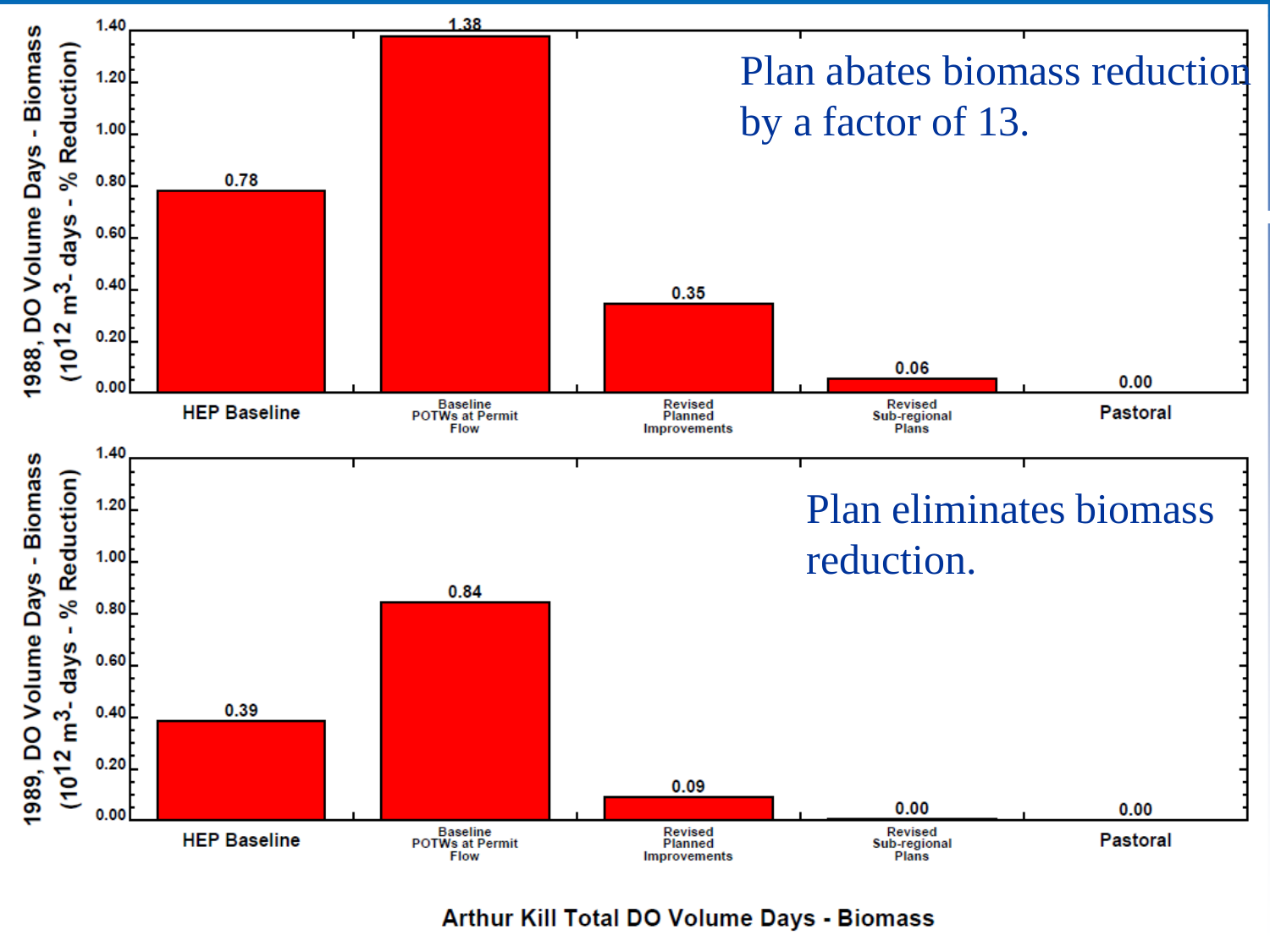### **Plan Elements**

18

- Plan developed based on sequential evaluations of individual management actions reviewed by Oversight Group last year.
- Plan C & N loading tables have been prepared (distribution pending) for each sub-region for: head-of-tide, stormwater, CSO, STP, atmospheric deposition
- Plan loadings are qualitatively described here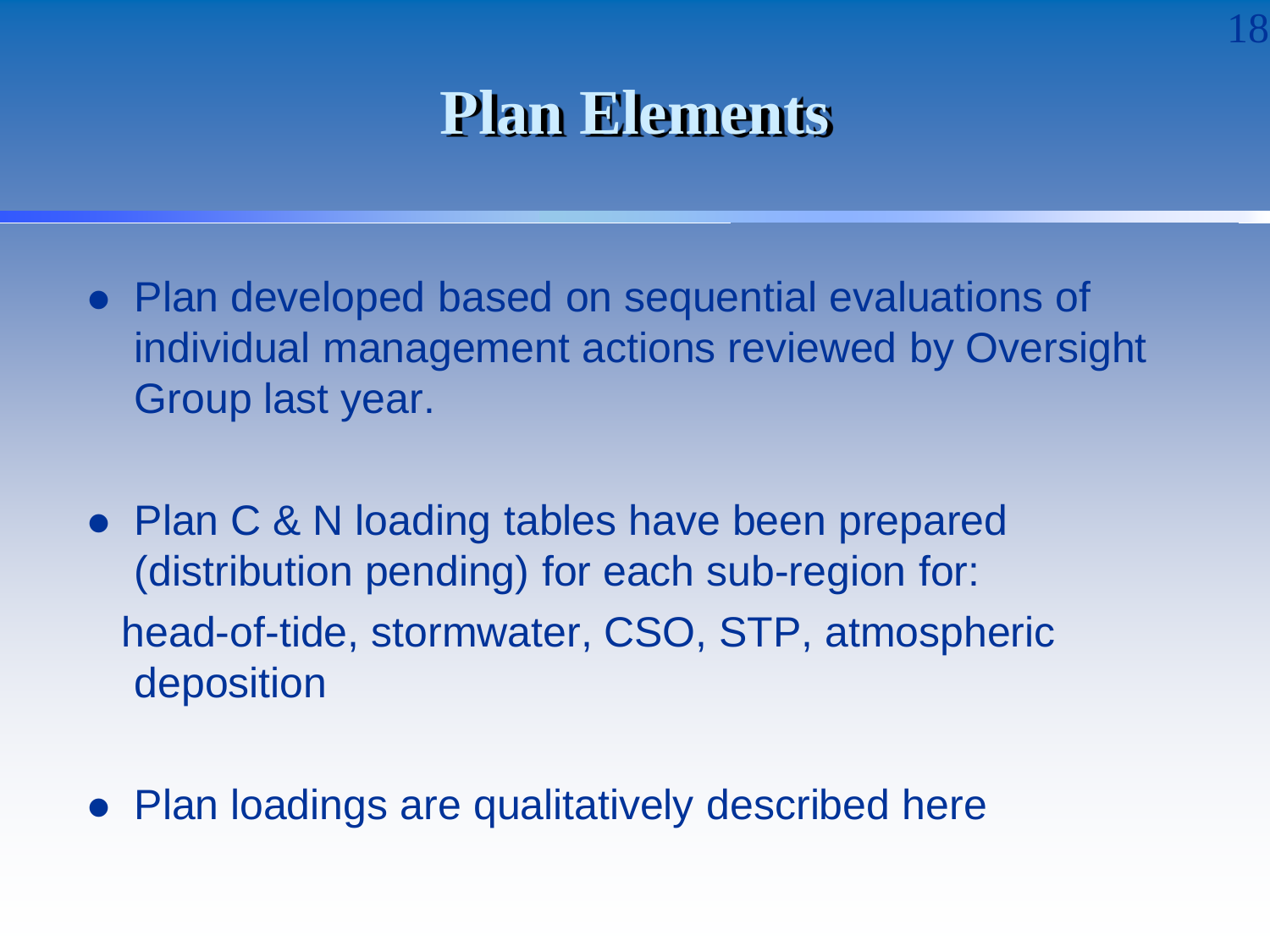### **"Already Planned Improvements" Included in the Plan**

19

- "No Net Increase" in other sources
- Clean Air Interstate Rule (CAIR) reductions to atmospheric deposition, overland runoff, and head-of- tide
- Upper Passaic River P TMDL
- Upper Raritan River P TMDL
- North Bergen STP effluent relocation to PVSC
- Updated Owl's Head STP
- Jamaica Bay Consent Order
- Long Island Sound Nitrogen TMDL
- In-progress NYC CSO volume reductions
- SW MS4 reductions included (5%N, 10%C)
- Peconic TMDL included with LIS TMDL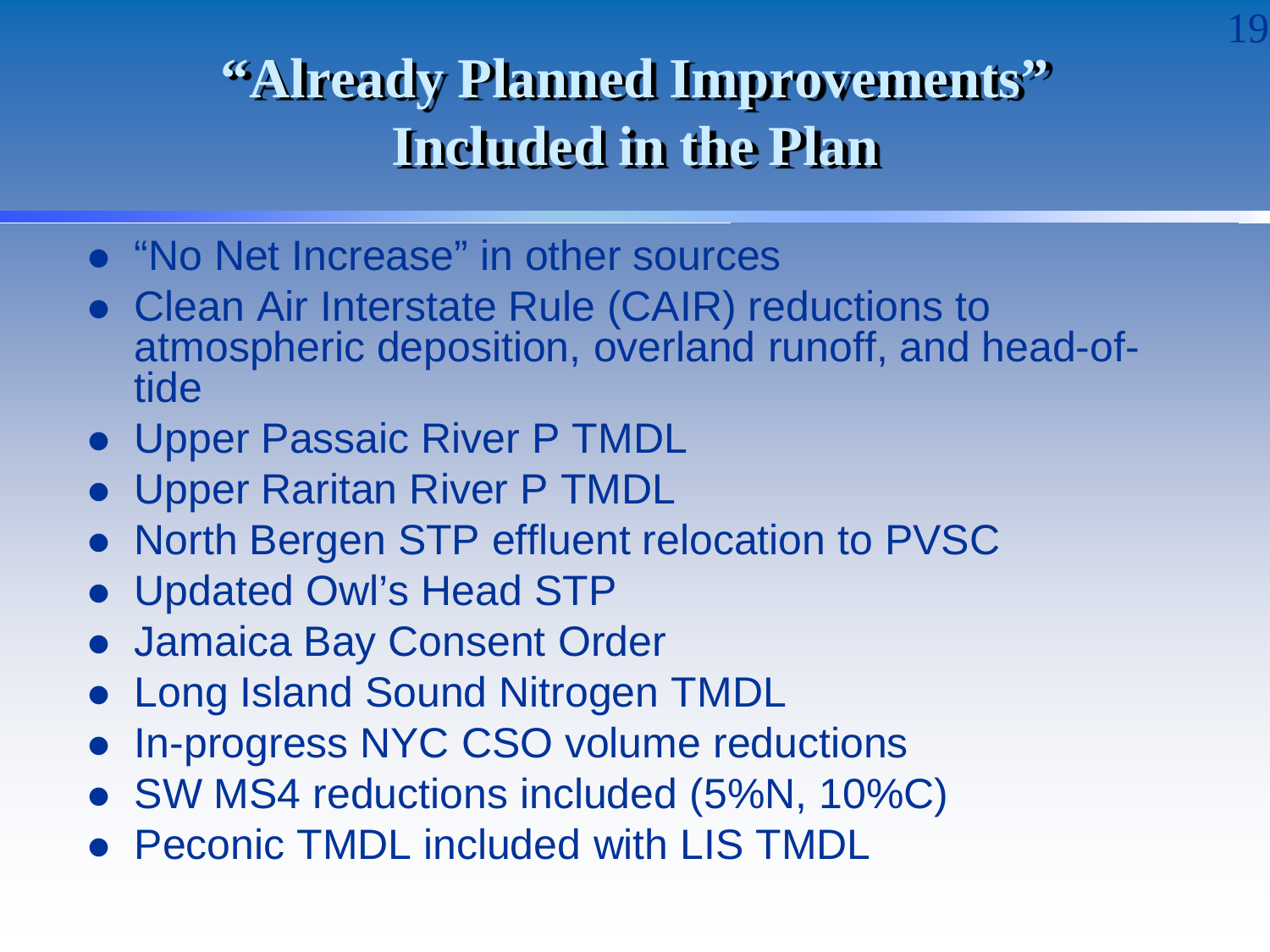### **The Selected Plan- Beyond Already Planned Improvements**

**Sub-Regional Improvements Simulated with SWEM** 

| <b>SUB-REGION</b>                   | <b>IMPROVEMENTS</b>                                                                                                                                     |
|-------------------------------------|---------------------------------------------------------------------------------------------------------------------------------------------------------|
| <b>Hackensack River</b>             | <b>BCUA and SMUA C &amp; N LOT</b><br><b>CSO C &amp; N LOT</b><br><b>SWC &amp; NLOT</b>                                                                 |
| <b>Passaic River and Newark Bay</b> | <b>CSO C &amp; N LOT</b><br><b>SWC &amp; NLOT</b>                                                                                                       |
| <b>Raritan River/Bay</b>            | <b>MCUANLOT</b><br><b>CSO C &amp; N LOT</b><br><b>SWC &amp; NLOT</b>                                                                                    |
| <b>Kill van Kull</b>                | <b>None</b>                                                                                                                                             |
| <b>Arthur Kill</b>                  | LRSA, JMEU, RSA N LOT<br><b>CSO C &amp; N LOT</b><br><b>SWC &amp; NLOT</b>                                                                              |
| <b>Hudson River/Upper Bay</b>       | PVSC, EMUA, NBMUA, Hoboken (NHSA)<br><b>Adams Street), West New York (NHSA-</b><br><b>River Road), Yonkers, North River,</b><br>Owls Head "C & N Low N" |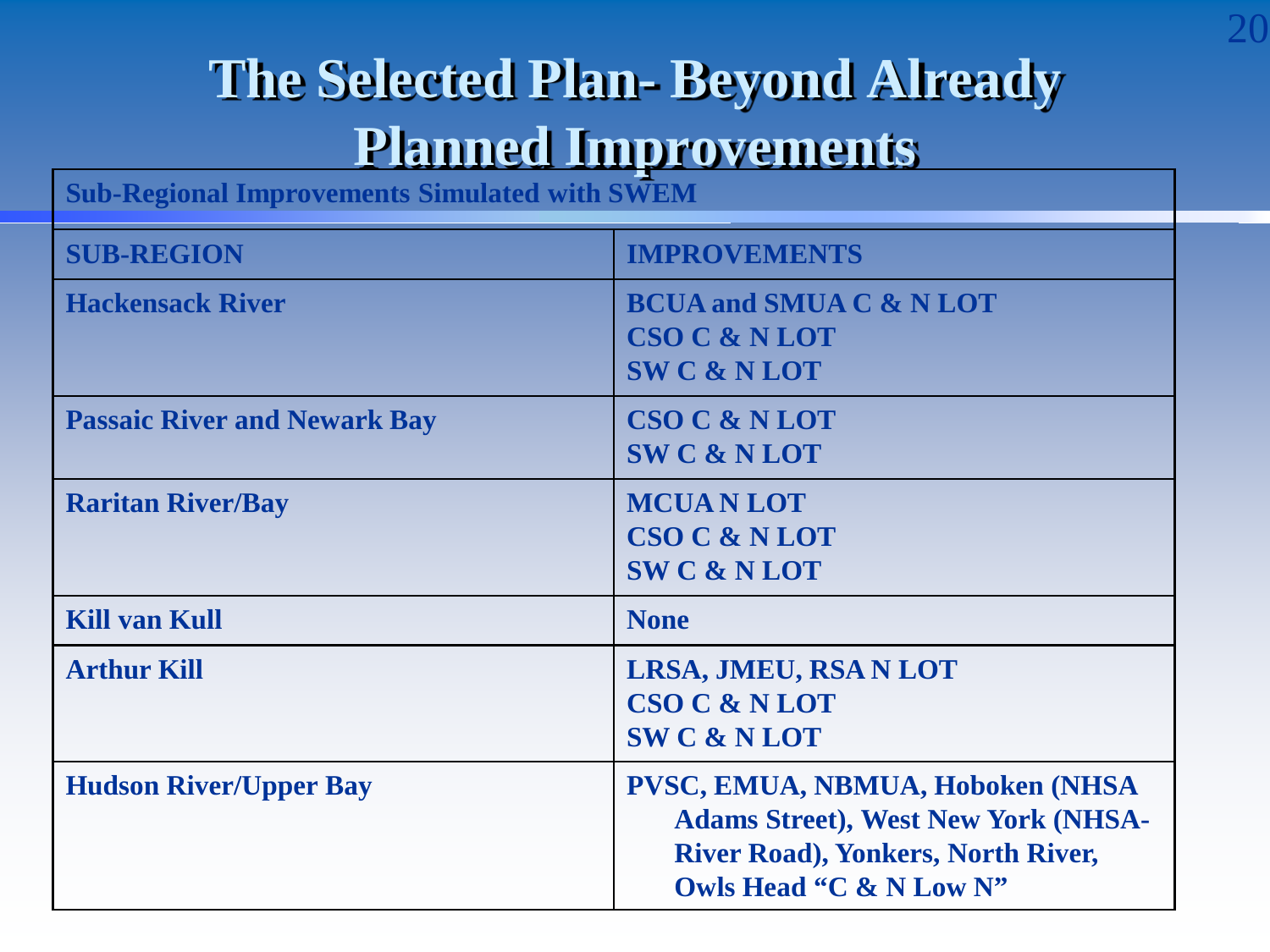**Selected Plan Elements Modified per Previous Oversight Group Instructions**

### Raritan Bay

- LOT N (not LOT C too) at MCUA
- **Omit Oakwood Beach STP reductions** Kills
- **Omit LOT reductions at Kill van Kull STPs**
- LOT N (not LOT C too) at Arthur Kill STPs Hudson/Upper Bay
- STP "low N" C&N reductions (something less or trading still to be considered?)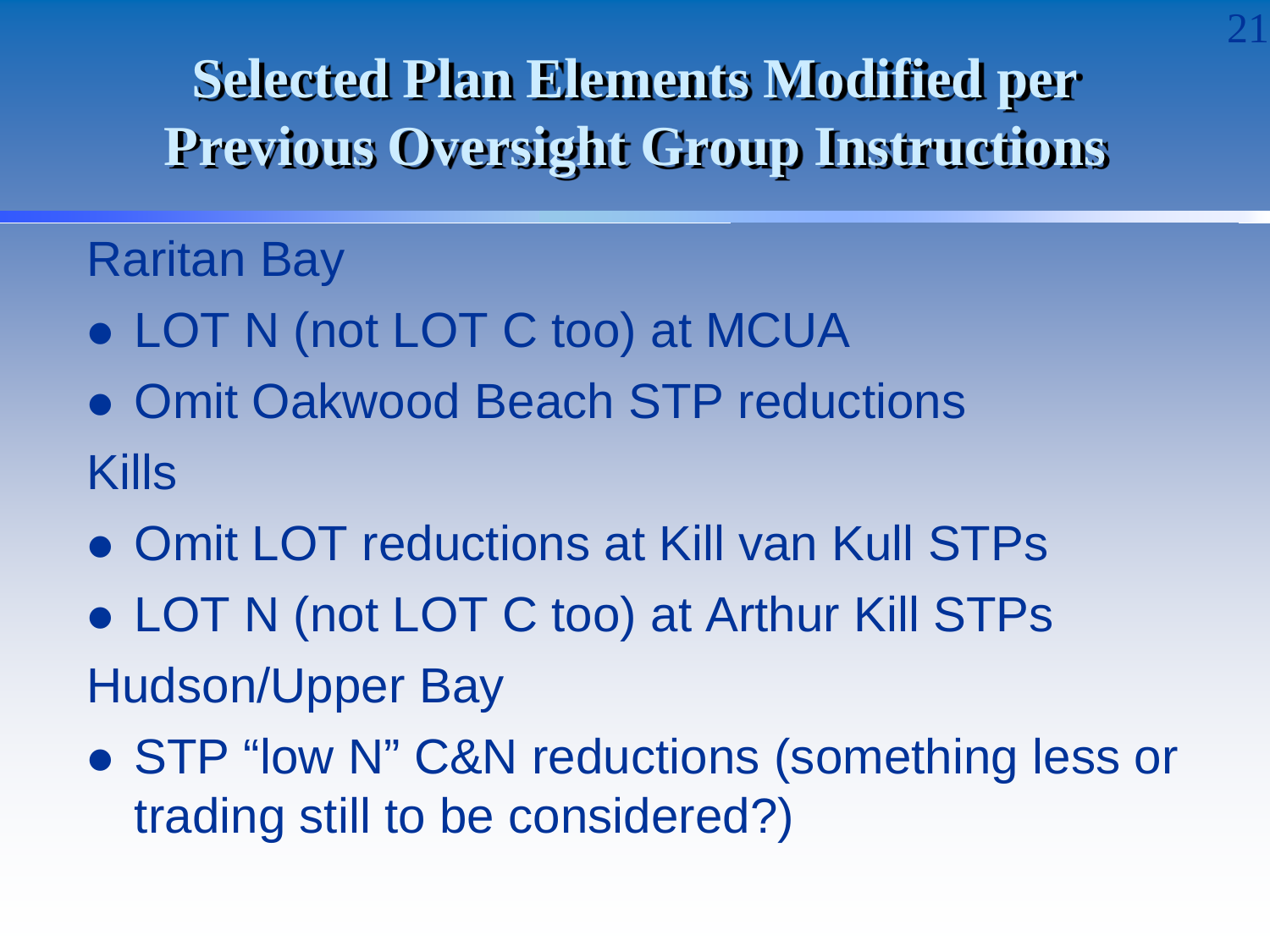### **Plan Definitions**

22

- $\bullet$  CSO LOT = 40%C, 25%N reductions
- $\bullet$  SW LOT = 15%C, 20%N reductions
- STP LOT = plant specific per costing reports